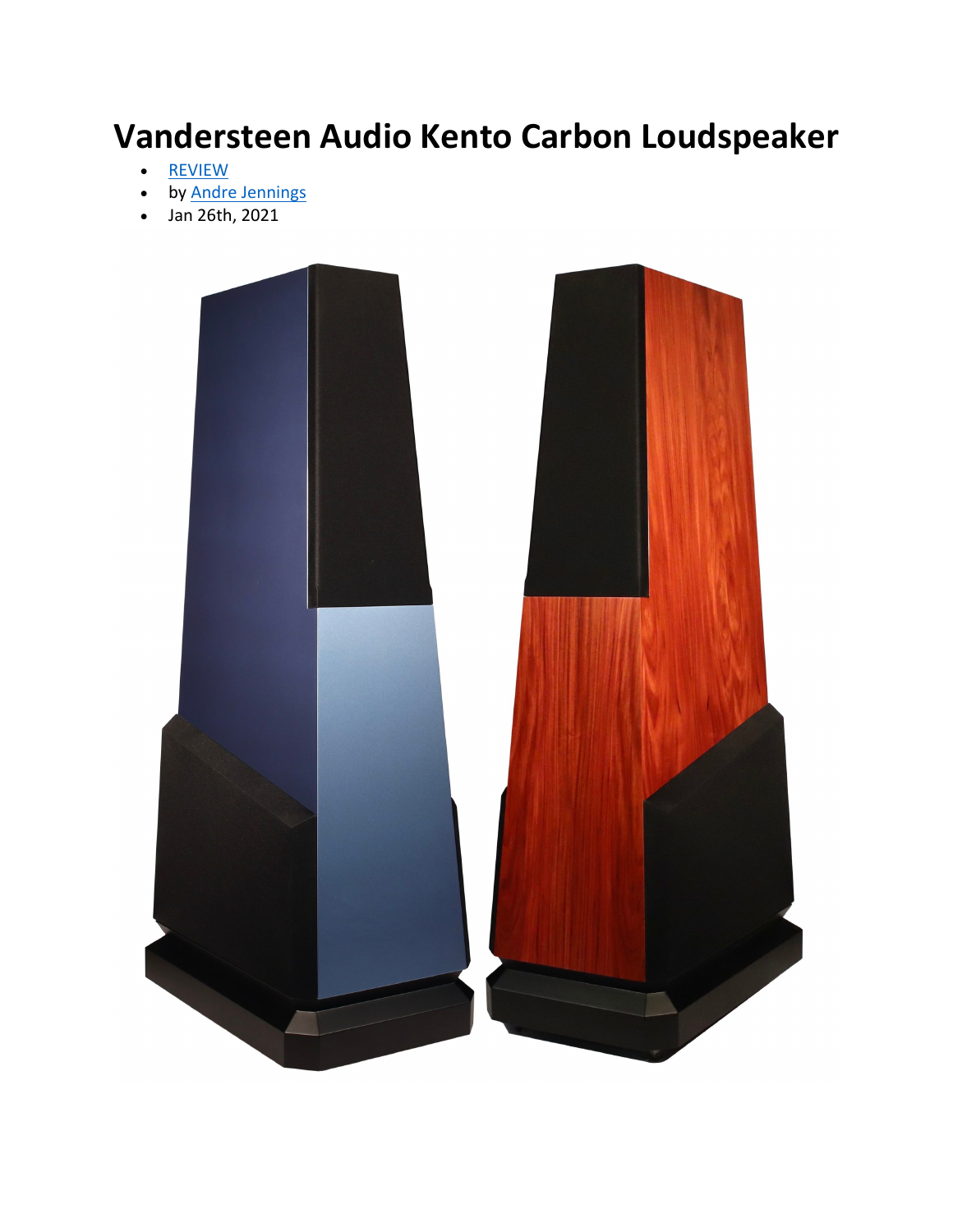For nearly two decades, my baseline audio system has comprised a pair of Vandersteen loudspeakers and four Vandersteen subwoofers. During that period, many other transducers have provided me with musical enjoyment. They've always sounded different in one area or another, including occasional increases in perceived resolution or clarity. But after evaluating them and returning to my baseline system, I've continued to remain completely satisfied with its purely cohesive presentation. I realize part of my satisfaction is due to having many years of experience with this sextet and their placement within the room. On the other hand, the visiting speakers have always performed to the installer's delight—far beyond his expectations at times. I believe this is due to my listening room's near optimal coupling with whatever speakers are in play. Because loudspeakers have seemed to perform excellently in my room, it has made listening to all of them a joy. The Vandersteen Kento Carbon is no exception; as you will read, it synchronized with the room in imaging and soundstaging pretty quickly, establishing itself in the top tier of loudspeakers I've reviewed.

After 25 years of exceptional service, the Vandersteen Model 5 loudspeaker has been retired and replaced with the Kento Carbon (\$39,475). The Kento Carbon is a four-way five-driver system, encompassing a 1" carbon tweeter, 4.5" Perfect Piston midrange, 6.5" tri-woven mid/woofer, and two 9" powered woofers. Replacing the award-winning Model 5 requires a speaker that offers improved performance, and Richard and Nathan Vandersteen believe they have found a way to do that. A key advancement is the use of side-firing 9" woofers, which when used with the built-in, analog, low-frequency room-optimization/compensation controls—allow for increased 100Hz-to-200Hz integration adjustments in multiple spaces and locations, including placement near walls or out into the listening room. Vandersteen Audio says that "early measurements and listening show this speaker's performance will equal a good part of the Model Seven Mk II's, and [that it is] a significant step forward with its new proprietary technological features."

Vandersteen's tweeter is an exclusive 1", aerodynamic dual-chamber, transmission-line-loaded, carbon-dome model with ferrofluid voice-coil cooling. This is the same tweeter used in the now-retired Model 5a Carbon. The actual dome (minus the surround) is constrained-layer damped and constructed with two layers of carbon fiber plus a special-modulus resin—there are no other metals or materials used.

The midrange is the patented 4.5" Perfect Piston driver with a three-layer (carbon/balsa/carbon) cone mounted in a die-cast aerodynamic basket with neo-magnet assembly and ferrofluid cooling. This is the same midrange driver used in the flagship Model 7 Mk II.

The 6.5<sup>"</sup> tri-woven composite-fiber mid/woof with a precision-formed magnet assembly and copper Faraday ring is the same unit used in the Quatro Wood CT. This driver has a breakup mode far outside of its passband, which ensures linear behavior under all operating conditions. The dual 9" woofers have long-throw motor assemblies and are powered by an internal 400W Class B high-current amplifier with fully regulated switching power supply. Each woofer fires from opposite sides of the cabinet; this opposing-side mounting creates a counterforce that cancels each driver's potential for adding cabinet vibrations. Since the powered amplifier is an integral part of the Kento Carbon, the 9" woofers are protected from bottoming out with an electronic excursion limiter, in addition to an automatically engaged subsonic (below 20Hz) signal-attenuation circuit that's built in.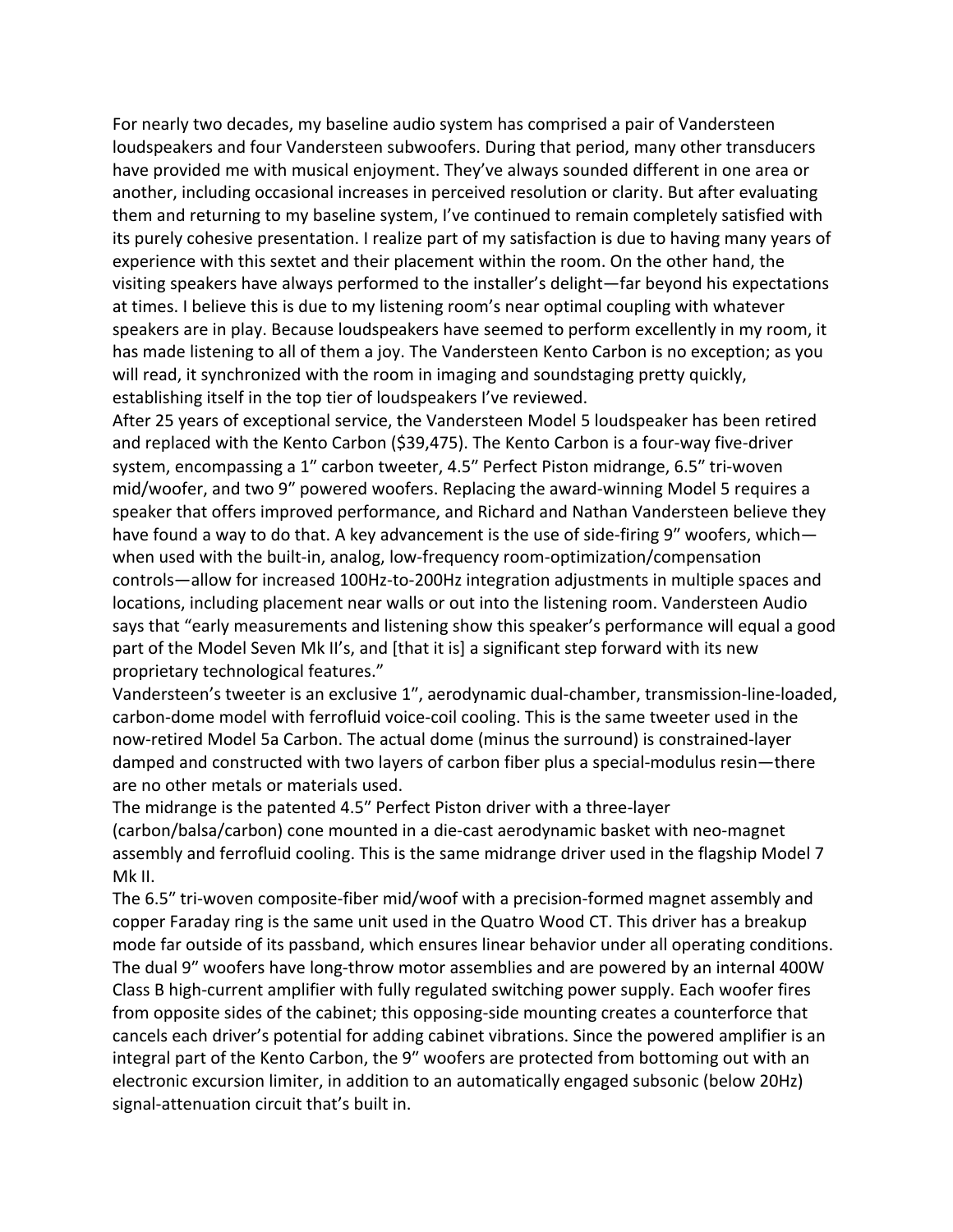The primary internal crossovers are first-order (6dB/octave) on all drivers with corner frequencies at 200Hz, 900Hz, and 5kHz. These crossovers in conjunction with the physical alignment of the drivers make the Kento Carbon time-and-phase-aligned at the listening position, based on adjusting the speaker's rake-angle (tilt) for ear height at that location. The optimal listening window is approximately 6" (3" above and below the ear-height rake-angle setting).

The Kento Carbon's cabinet comprises constrained layers of high-density fiberboard panels that form a box-within-a-box structure. Even the corner bonding is a viscoelastic membrane that keeps the box-within-a-box construction intact. The special broadband elastomeric polymer between the inner and outer boxes, along with internal bracing, pushes the resonance frequency high enough to allow the material between the panels to eliminate/damp vibrations by turning them into heat. Internally, all the driver enclosures are sealed. The midrange and tweeter also have transmission-line terminations that dispel the energy exiting the rear of the driver diaphragms, preventing it from reflecting back and thereby avoiding time-smearing the sound.

The Kento Carbon is available in a variety of wood veneers and painted finishes (including any high-gloss automotive paint color). The pair that arrived for evaluation had an eye-catching automotive paint color called Volcano Orange. The vertical planes of the Kento Carbon's cabinet (front, sides, and rear) are trapezoidal with the lower sections wider than the tops. There is a graceful slope backwards on the front baffle, which sets the acoustic center of the driver array (coupled with the crossover network) for time-and-phase-alignment. Behind the front grille cover, which is an integral part of the front baffle and more than a frame for a decorative fabric, are three of the drivers—from top to bottom, the 1" carbon tweeter, 4.5" midrange, and 6.5" mid/woofer. The 9" powered woofers are situated on the sides of the Kento, near the base of the cabinet behind decoratively styled grille covers. An IEC power inlet for the internal power amplifier that drives the 9" woofers is located on the rear of the cabinet; also visible are a ground lug and the amp's heatsink fins. Equally spaced and horizontally aligned above the top of the woofer amplifier's heatsink are adjustment potentiometers for the 11-band, analog, low-frequency room optimization/compensation controls. Just above the room optimization/compensation controls, toward the right of the rear panel, are the lowfrequency level adjustment and the low-frequency contour (Q) controls. The speaker terminal connectors are custom (7/16" maximum width), bi-wire, gold-plated barrier strips. There is one pair for the tweeter/midrange and another for the mid-woofer/woofer.

Like the Vandersteen M5-HP and the M7-HPB, the Kento Carbon requires a high-pass 6dB/octave crossover adjusted for 200Hz between the preamplifier output and the amplifier input—unless the amplifier has this 200Hz, high-pass, 6dB/octave crossover option built into its input (as do Vandersteen's M5-HPA monoblock amplifiers). The Kento Carbon owner's manual includes a detailed procedure for properly setting the crossover. The purpose of this high-pass crossover is to slowly and predictably lower, at 6dB/octave, the bass the Kento Carbon sees below 200Hz. The Kento's built-in 400W amplifier internally restores the low frequencies with an inverse 6dB/octave gain structure that—when combined with the signal from the external amplifier—creates a correctly re-established amplitude level for signals below 200Hz. Part of the benefit of this approach is that the system's main amplifier has less work to do by not being required to drive as much of the high-current-demanding low-frequencies below 200Hz. As a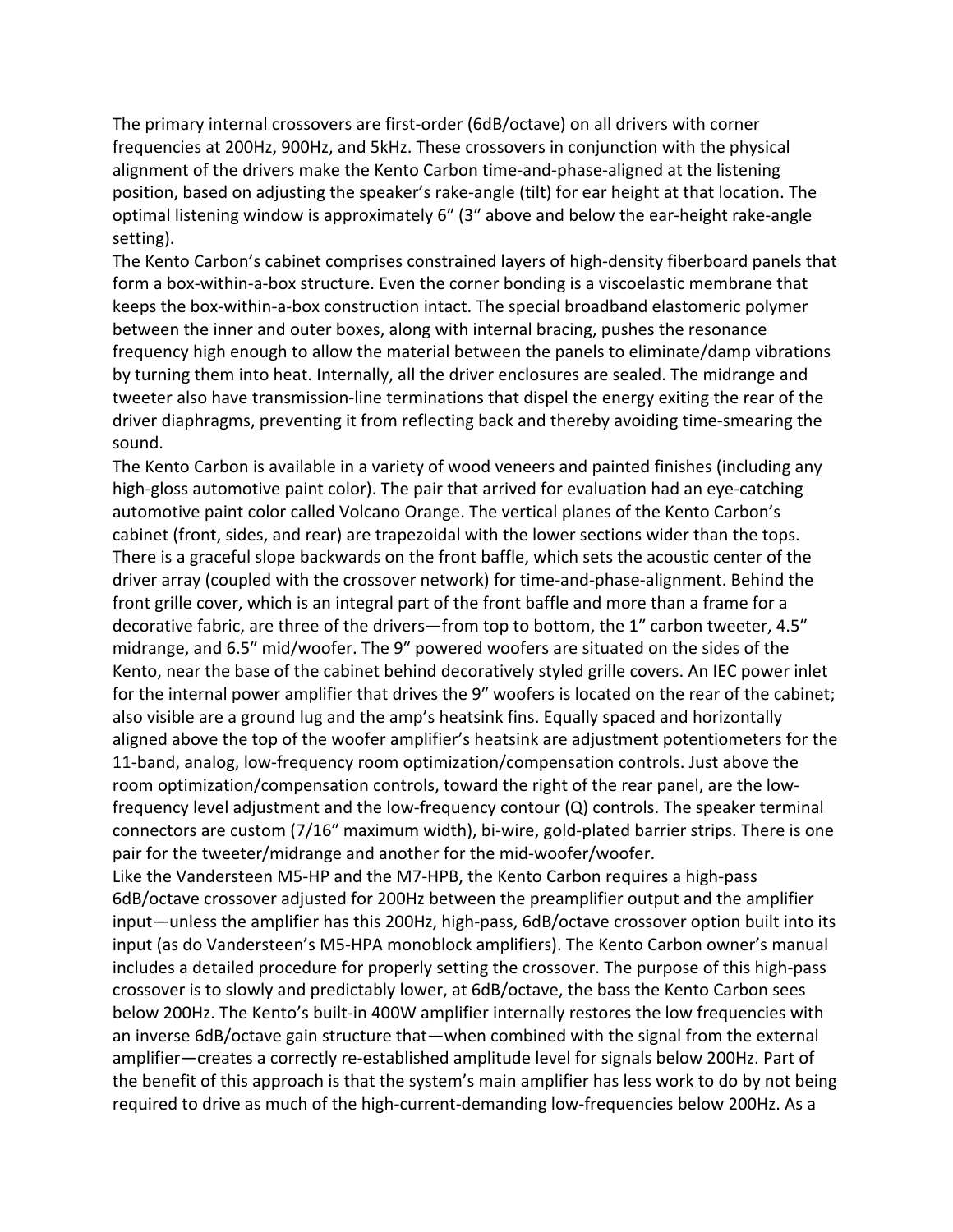result, the frequency range reproduced by the main amplifier (200Hz and above) makes the main amplifier's life easier, with the subjective benefit of a more open, transparent, and effortless sound.

Once unboxed, the Kento Carbons were set up in the same area where my reference speakers (and all visiting speakers) have sounded best, with an emphasis on achieving a cohesively balanced sound. After the Kento's distance, toe-in (relative to seating position), and rake-angle (based on my ear height from the floor at the listening location) were adjusted, Vandersteen Audio's Brad O'Toole and I proceeded to set the 11-band analog low-frequency roomoptimization potentiometers—they are used to smooth out (not necessarily to completely flatten) the bass response in different listening rooms. Since no listening rooms are likely the same in bass response, this feature provides a significant benefit, including the ability to make level adjustments to help compensate for frequency reflection/cancellation anomalies due to a phenomena known as floor bounce in the 100–200Hz region. The initial low-frequency measurements showed how well the Kento Carbon did with a 20Hz tone, needing no adjustment, while the rest of the 20Hz–200Hz tones were within 4dB (most tone measurements were even better) of reference. This helps to explain why so many loudspeakers play low frequencies well in my room.

After these initial measurements, we made slight adjustments to the low-frequency roomoptimization potentiometers to further smooth out bass response without trying to make it flat across the board. After completing this process, we played some good jazz recordings to adjust the overall bass output level for preference while maintaining a smooth and seamless transition to the mid/woofer. We also played acoustic bass tracks (there are two such tracks on the Vandersteen test/set-up disc) to dial in the level of the contour (Q) control. In my listening room, a Q setting of "4" proved to best complement my preferences, delivering well-tuned, powerful, and tight bass without any hint of overhang, sluggishness, or bloat. (This is a very short description of a more thorough process outlined in the owner's manual, which will be performed by the qualified dealer/specialist who installs the Kento Carbon.)

The Kento Carbons were driven by the two amplifiers I had on hand during the evaluation (a pair of custom/modified monoblocks and Vandersteen Audio's own M5-HPA monoblocks). Playback sources were analog (vinyl and 15ips and 30ips ¼" two-track reel-to-reel tape) and digital (streamed Tidal/Qobuz, local files via Roon/JRiver, and CD/SACD). The cables were from my normal selection, as well as a visiting set from AudioQuest (Fire XLR balanced interconnects and William Tell bi-wire speaker cables).

Right out of the box (after setup adjustments), the Kentos delivered a cohesiveness that was similar to my reference Vandersteen speaker/subwoofers setup. The soundstage and imaging were realistically satisfying in an organic reach-out-and-want-to-touch-it way. I could gaze deeply into the soundstage and easily see, in my mind's eye, the location of individual players. When properly setup, Vandersteen speakers tend to cast a soundstage that doesn't need the listening room's lights dimmed or your eyes closed to produce a realistically palpable image of the performers; these are traits I'm used to experiencing with my reference

speaker/subwoofers combo, and the Vandersteen Kento Carbon didn't miss a beat in delivering an even higher level of organic realism.

After less than a week of run-in, the Kento Carbons settled down and began to open up even more. The lower midrange filled in while the upper midrange and treble gained additional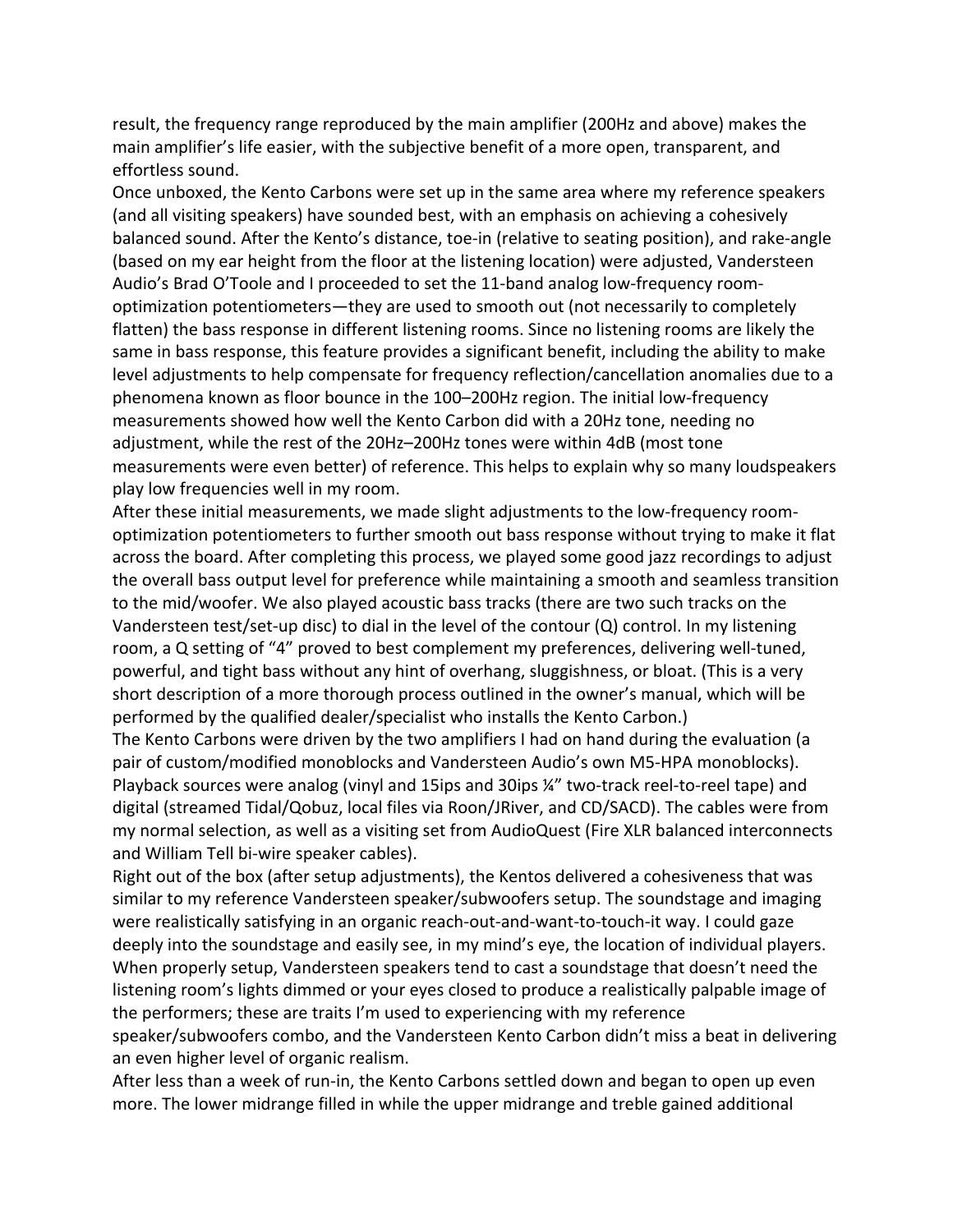refinement. These ever-so-slight character shifts improved the performance of the speakers. The sound produced by the Kento Carbon never took a turn in a negative direction during the initial settling time or throughout the evaluation period. (These were Vandersteen Audio's demo pair, and they had seen hundreds of hours of use prior to arrival.)

The sound of the Kento Carbon is, first and foremost, extraordinarily cohesive—completely ofa-piece. It takes little effort to be convinced you are listening to realistically reproduced music. The integration is excellent from top-to-bottom, with no individual driver sticking out or drawing attention to itself. This level of cohesiveness was apparent with piano, with Count Basie's left hand dominating the keys on "Bluesville" in the midst of a full big band going all-out on 88 Basie Street [Pablo Records 2310-901], and also with Gene Harris' joyfully infectious ivory-tickling with his quartet on "This Masquerade" from Listen Here! [Concord CJ-385]. In either performance, the Kento Carbon locked onto and never let go of the piano and the surrounding instruments. The piano's range was faultlessly traversed by the driver array, as if the Kento Carbon were a single entity, leaving musical instruments three-dimensionally hanging in thin air across the soundstage.

More examples of this cohesiveness were observed with full-scale orchestral music, where, when the performance was exquisitely captured and transferred to the sources (digital, vinyl, or tape), the Kento Carbons were an open window on the musical presentation. A favorite live performance of mine is Rossini's I'Italiana in Algeri [Fonè 016, 45rpm], which is always entertaining and highly energetic. With the Kento Carbon, the soundstage was big and rich with boundaries that extended from well in front of the speakers to the perceived back of the performance hall—it was as though the wall behind the speakers didn't exist. Presentation width expanded far beyond the edges of the Kento Carbon's cabinets and continued back as far as the performance venue's width towards the rear of the hall. The recorded performance set the acoustic boundaries rather than the loudspeaker running up against a set of limitations that restricted expansion.

Soundstage and imaging resolution was also excellent in the way the Kento Carbon parsed vocal overdubs with ease, in addition to removing the fog around mass choral or instrument groupings (e.g. violin, viola, cello, bass, percussion, woodwind, brass sections). In the Rossini piece, the orchestra sections were easily identified, as were the individual groupings of instruments within the sections. Having the ability to focus on the totality of the orchestra, a section of the orchestra, or individual instruments within a section at your discretion created an interesting and exciting listening experience.

Bass performance was controlled, extended, and realistic sounding. The speakers reproduced synthesized bass that extended down into the mid-20Hz range with vigor. About 14 seconds into Yello's "The Expert" there is a synth bass note that can lack gusto or go missing-in-action on setups that don't extend their reach quite that far down. With the Kento Carbon in place, the system played this synthesized bass note—as it migrated from the mid-60Hz range down to the mid-20Hz octave—solidly, with full control, heft, and undiminished authority. The same can be said for the acoustic bass playing on "Troubled Man" from Ricky Lee Jones' It's Like This LP [Analogue Productions AAP 51056]. Coming in at nearly an octave higher than the lowest synth note on "The Expert," the low-E bass note in "Trouble Man" was reproduced with the same sense of power, visceral impact, and uncompromising control.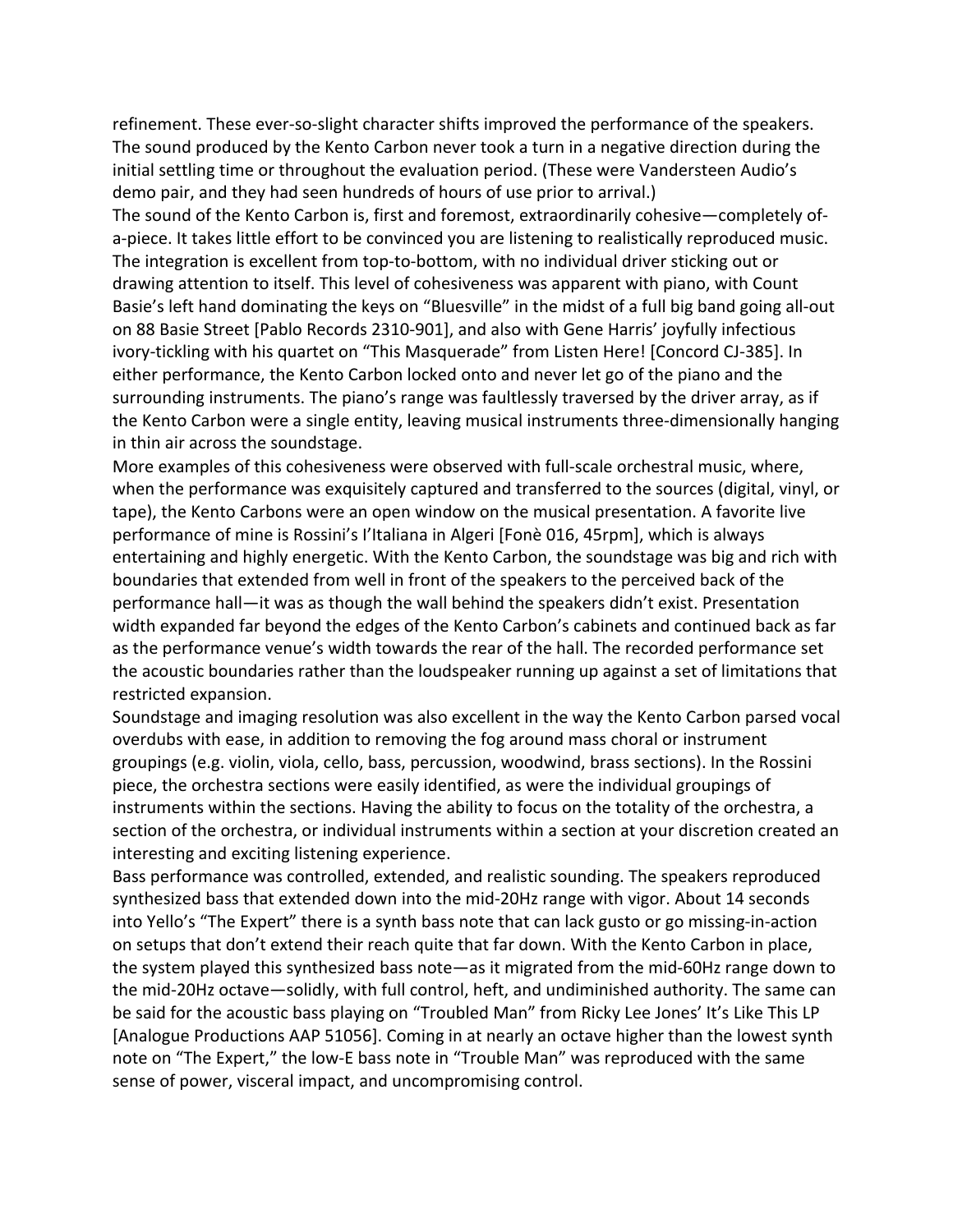Midrange and treble response always sounded realistic, polished, and silky smooth. Every musical genre played effortlessly in a non-attention-seeking way. Even older 80s pop/rock tracks like Sade's "When Am I Going To Make A Living" or "Cherry Pie," Rickie Lee Jones' "We Belong Together" or "Living It Up," and Mick Hucknall's voice on Simply Red's "Holding Back The Years" or "Picture Book" were reproduced without any forward push in the upper midrange and lower treble (including the presence range), and without edge, brightness, or aggressiveness on top. This allowed the songs to always play effortlessly with excellent tonal balance from start to finish.

Some listening rooms are more absorptive (or reflective) than others. and many system components (including cables) in front of the speaker show a form of insertion-loss that can, at times, be perceived as unevenness across the audible frequency range. On the Model Seven and the now-discontinued Model 5, a rear-firing tweeter could be engaged, with its level and contour adjusted for such situations, room anomalies, and user preferences. The Kento Carbon (like the Trio CT and Quatro Wood CT) doesn't give you the option of engaging a rear-firing tweeter or of slightly increasing or decreasing the main tweeter (and midrange) level, like the controls on the Model 3 or earlier versions of the Model 2 (prior to the 2Ce Signature III) did. In the case of the Kento, I would have preferred at least a half dB more treble on Linda Ronstadt's "I Don't Stand A Ghost Of A Chance" from What's New [Asylum Records/Elektra 9 60260]. Near the start of the song, drummer John Guerin's lightly struck cymbals create a subtly sweet and smooth sound. The instrument is delicately set back in the mix to a point where it is still noticeable, but not so far back that it's indistinguishable. While still wholly audible with the Kento Carbon, these particular cymbal strikes were set even further back in the mix and required more of my concentration to latch on to than I'm used to.

As with most speakers, the optimal listening seat is usually the center position. In this location, the Kento is near revelatory in conveying extraordinary top-to-bottom cohesiveness. It should be noted that listening outside this zone can also be satisfying. Don't get the feeling there is the only one satisfying seat for the Kento Carbon (or any properly designed time-and-phase-aligned speaker), although the Kento's sound did seem more affected by physically standing up from the listening chair than my reference Vandersteen speaker/subwoofers combo is. The Kento sounds satisfying off-axis when you're moving around the room (like any other well-made speaker), but it sounds exceptionally special in the main listening position when the speaker is properly setup. I happen to have a secondary, far off-axis listening seat. While listening to the Kento in this location (a couple feet farther back from the main listening position and three feet from the right side wall), the soundstage shifted relative to my listening position, but that shift didn't become dominant to the point where the stereo image collapsed into one speaker. While I've mentioned some of the Kento Carbon's individual attributes, it may be evident (even in those instances) that the whole of the loudspeaker's excellent presentation comes through. Circling back to the totality of the performance, I'll mention a blues piece by Albert King and Stevie Ray Vaughan, "Call It Stormy Monday" from the album In Session [Analogue Productions APB 7501 45, vinyl; STAX SXSA-7501-6, hybrid CD/SACD]. This opening track is a perfect example of how the Kento Carbon pulls the performance together. The music starts on the album (the studio-recorded session is much longer and starts before the song's track on the album) with King playing guitar, Michael Llorens laying down the beat on drums, and Gus Thornton on electric bass. Instantly, the feel of the music is apparent, with an infectious musical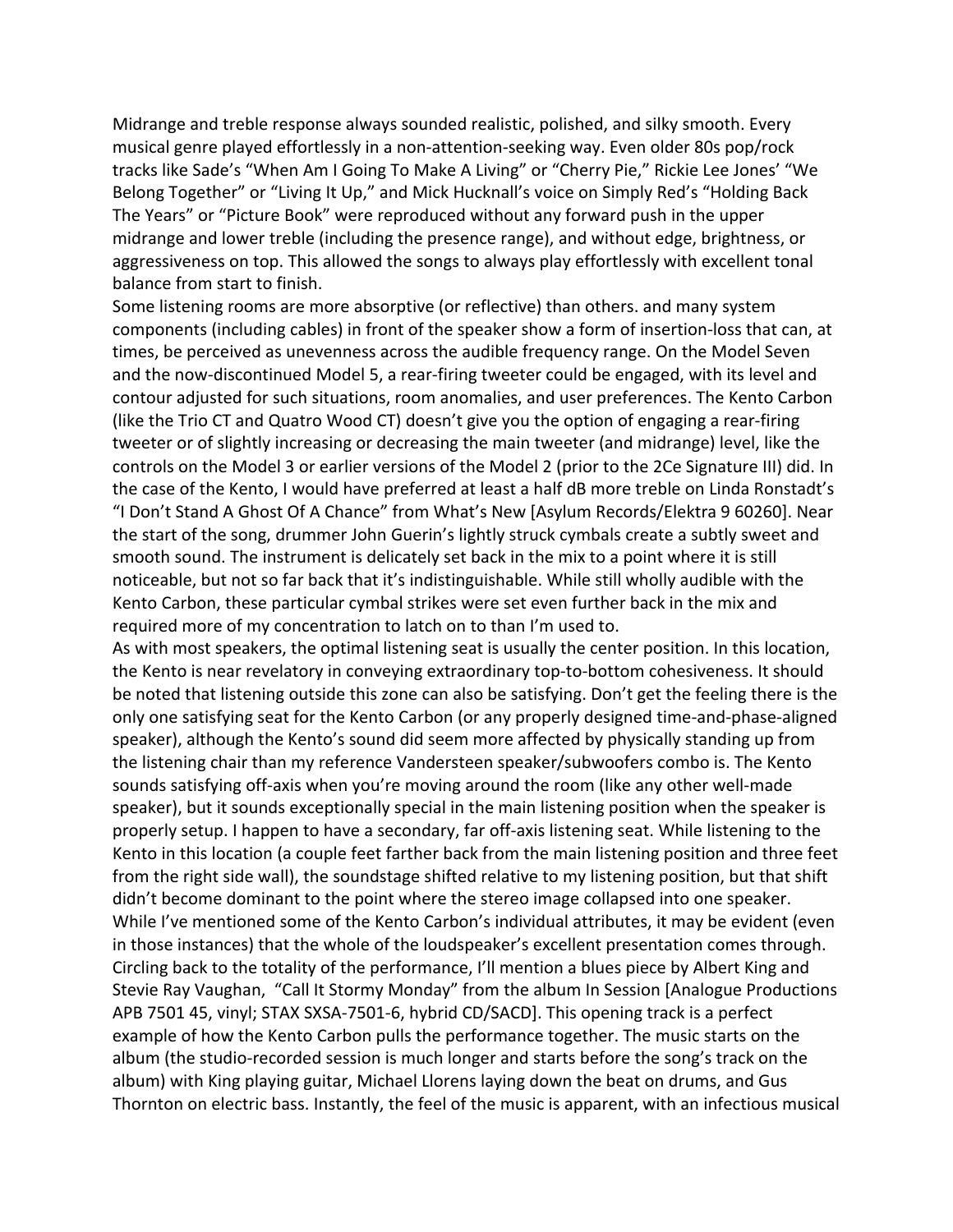groove that conjures a slow and steady mood. The Kento Cabon allows you to ease into this rhythm automatically. You hear (and feel) the drum's kick, the snare, and the continuously repeated propulsion of the hi-hat, while Thornton's electric bass creates the music's foundation. What becomes even more interesting is the organ playing of Tony Llorens that fills the listening room with a smooth overlay of harmonics, creating a sensation of saturating calmness. In the midst of this, King's guitar playing is always up front; the dynamics coming off his guitar are strikingly reproduced by the Kentos with every note change, transient attack, sustain, and finger slide—as well as his vibrato—rendered with remarkable clarity. While King's voice is unmistakable, the smoothness and emotion in his singing (and playing) is vividly apparent. The completeness of the performance confirms all of the musicians are in-thepocket, and it seems evident they are having a wonderful time.

Interestingly, the Kentos capture Vaughan playing incredibly soft and low in volume during most of the beginning of this track, as if he's trying to stay in the background behind all the other performers. Vaughan continues in this style until around the time King says, "I can't hear you." Suddenly Vaughan's volume level increases and his guitar playing shifts through another few gears, and the two are now playing together and trading individual guitar licks that are downright soulfully satisfying. The Kento Carbons made "Stormy Monday" sound excellent on a bright and sunny Friday afternoon. This performance was one where the Hamilton, Ontario, studio session seemed to be right in front of me, and I could observe the preferences selected on the mixing board for placement of each performer's location, the locked-in tempo of the performance, and the ease with which the group played as a synchronously cohesive unit. With jazz, classical, synth-pop/electronic-pop, soul/R&B, rock, and blues the Kento Carbon is a capable speaker that's ready to reproduce whatever genre of music (even ones not mentioned in this report) in a thoroughly cohesive way.

To this same end, the Kento Carbons kept their poise throughout my evaluation, never adding any overt highlighting to the music. The speakers are an extremely successful time-and-phasealigned (coherent) design—the essence of the electrical crossover and physical driver alignment Vandersteen Audio aims for.

Some of you may have noticed I've used the word cohesive, and its derivatives, a lot throughout this evaluation. That's because this word best describes the time-and-phase-aligned (coherent) driver/crossover arrangement of the Kento Carbons' whole assembly (including the minimum-baffle cabinet-within-a-cabinet enclosure), which becomes a single entity operating in lockstep as a complete system. Because of this extraordinary cohesiveness, music is easily reproduced by the Kento Carbon and manifests itself in three-dimensional form. Even though you can't physically see the performers, your ears will tell you what is happening directly in front of you as if you could watch them.

If you are the type of listener who desires sound that is demonstrably more truthful to the signal feeding your speakers, the Kento Carbon is a product to evaluate. There is something unique about the way a time-and-phase-aligned speaker replicates the electrical waveform, making it sound of-a-piece from top to bottom. Some people are not sensitive to this impression; others are. If you are one of the latter, if you are able to distinguish this time-andphase-aligned acoustic representation of the waveform and feel that the sound is truer to life and want that kind of sound from your loudspeaker, the Kento Carbon will surely make a most